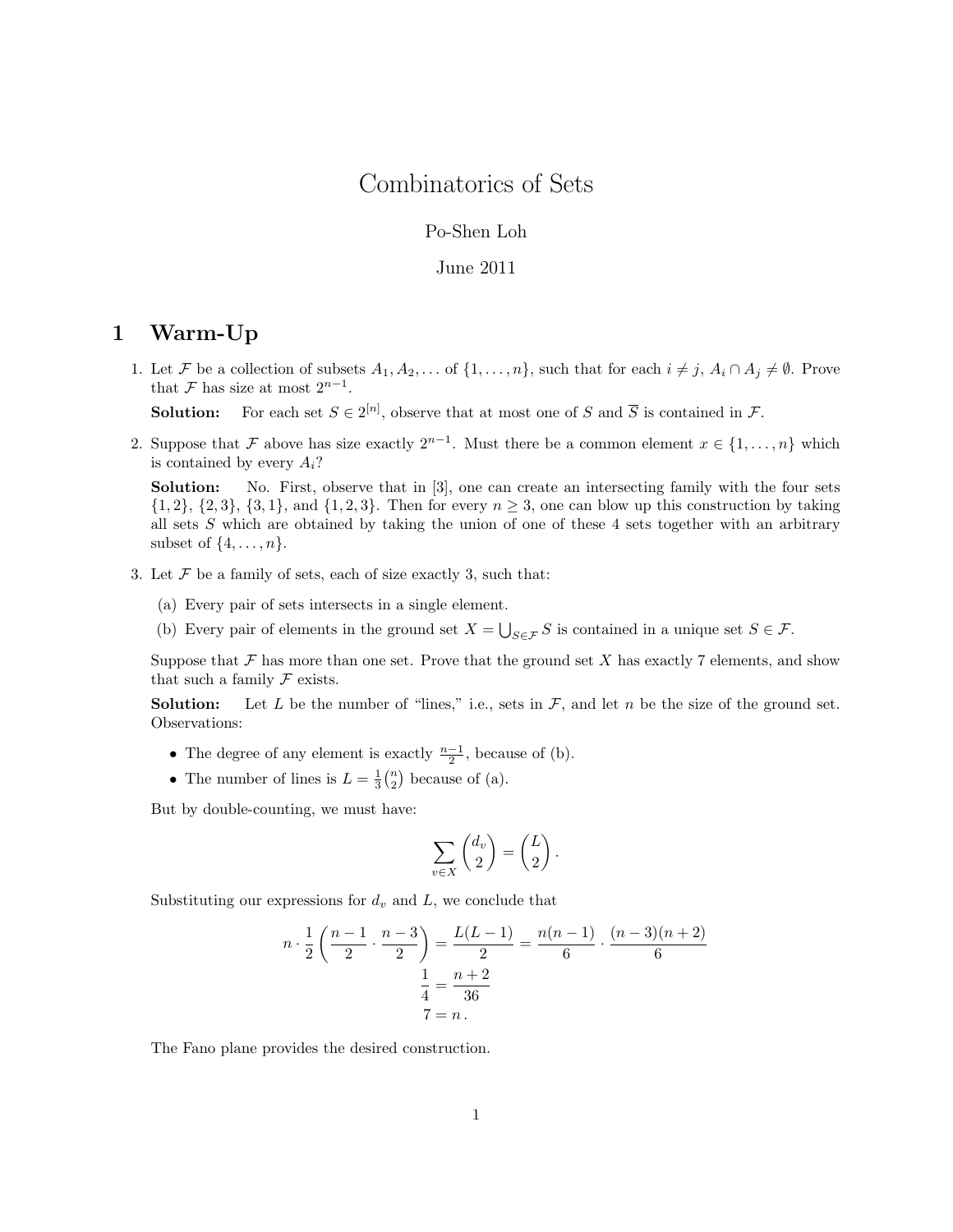### 2 Designs

- 1. (TST 2005/1.) Let n be an integer greater than 1. For a positive integer m, let  $X_m = \{1, 2, \ldots, mn\}$ . Suppose that there exists a family  $\mathcal F$  of  $2n$  subsets of  $X_m$  such that:
	- (a) each member of F is an m-element subset of  $X_m$ ;
	- (b) each pair of members of  $\mathcal F$  shares at most one common element;
	- (c) each element of  $X_m$  is contained in exactly 2 elements of  $\mathcal{F}$ .

Determine the maximum possible value of  $m$  in terms of  $n$ .

Solution: Count in two ways:

$$
\sum_{v} \binom{d_v}{2} = \# \text{ set pairs intersect} \le \binom{2n}{2}.
$$

But all  $d_v = 2$ , so we have  $mn \leq n(2n-1)$ , i.e.,  $m \leq 2n-1$ . Equality is possible: take  $2n$  lines in general position in  $\mathbb{R}^{\nvDash}$ , and let their  $\binom{2n}{2} = mn$  intersection points be the points.

2. (USAMO 2011/6.) Let X be a set with  $|X| = 225$ . Suppose further that there are eleven subsets  $A_1, \ldots, A_{11}$  of X such that  $|A_i| = 45$  for  $1 \leq i \leq 11$  and  $|A_i \cap A_j| = 9$  for  $1 \leq i < j \leq 11$ . Prove that  $|A_1 \cup \cdots \cup A_{11}| \geq 165$ , and give an example for which equality holds.

**Solution:** The  $|X| = 225$  condition is unnecessary. Count in two ways:

$$
\sum_{v \in X} \binom{d_v}{2} = \binom{11}{2} \cdot 9 = 495.
$$

But also  $\sum_{v \in X} d_v = 11 \cdot 45 = 495$ . This suggests that equality occurs when all  $d_v = \begin{pmatrix} d_v \\ 2 \end{pmatrix}$ , which is precisely at  $d_v = 3$ .

Indeed, by Cauchy-Schwarz, if we let Let  $n = |X|$ , we find

$$
\left(\sum_{v \in X} 1 d_v\right)^2 \le \left(\sum_{v \in X} 1\right) \left(\sum_{v \in X} d_v^2\right)
$$
  
495<sup>2</sup> \le n \cdot 3 \cdot 495,

where we deduced  $\sum d_v^2 = 3 \cdot 495$  from  $\sum \binom{d_v}{2}$  and  $\sum d_v$ . We conclude that  $n \ge 165$ .

For the construction, take 11 planes in general position in  $\mathbb{R}^3$ , and let their  $\binom{11}{3} = 165$  points of intersection be the points in the set.

- 3. A collection of subsets  $L_1, \ldots, L_m$  in the universe  $\{1, \ldots, n\}$  is called a *projective plane* if:
	- (a) Every pair of sets (called "lines") intersects in a single element.
	- (b) Every pair of elements in the ground set  $X = \bigcup_{L \in \mathcal{F}} S$  is contained in a unique set  $L \in \mathcal{F}$ .

Actually, there are two families of degenerate planes which satisfy the two conditions above, but are not considered to be projective planes. They are:

- (a)  $L_1 = \{1, \ldots, n\}, L_2 = \{1\}, L_3 = \{1\}, L_4 = \{1\}, \ldots$
- (b)  $L_1 = \{2, 3, \ldots, n\}, L_2 = \{1, 2\}, L_3 = \{1, 3\}, L_4 = \{1, 4\}, \ldots, L_n = \{1, n\}.$

It is well-known that for every projective plane, there is an  $N$  (called the "order" of the plane) such that: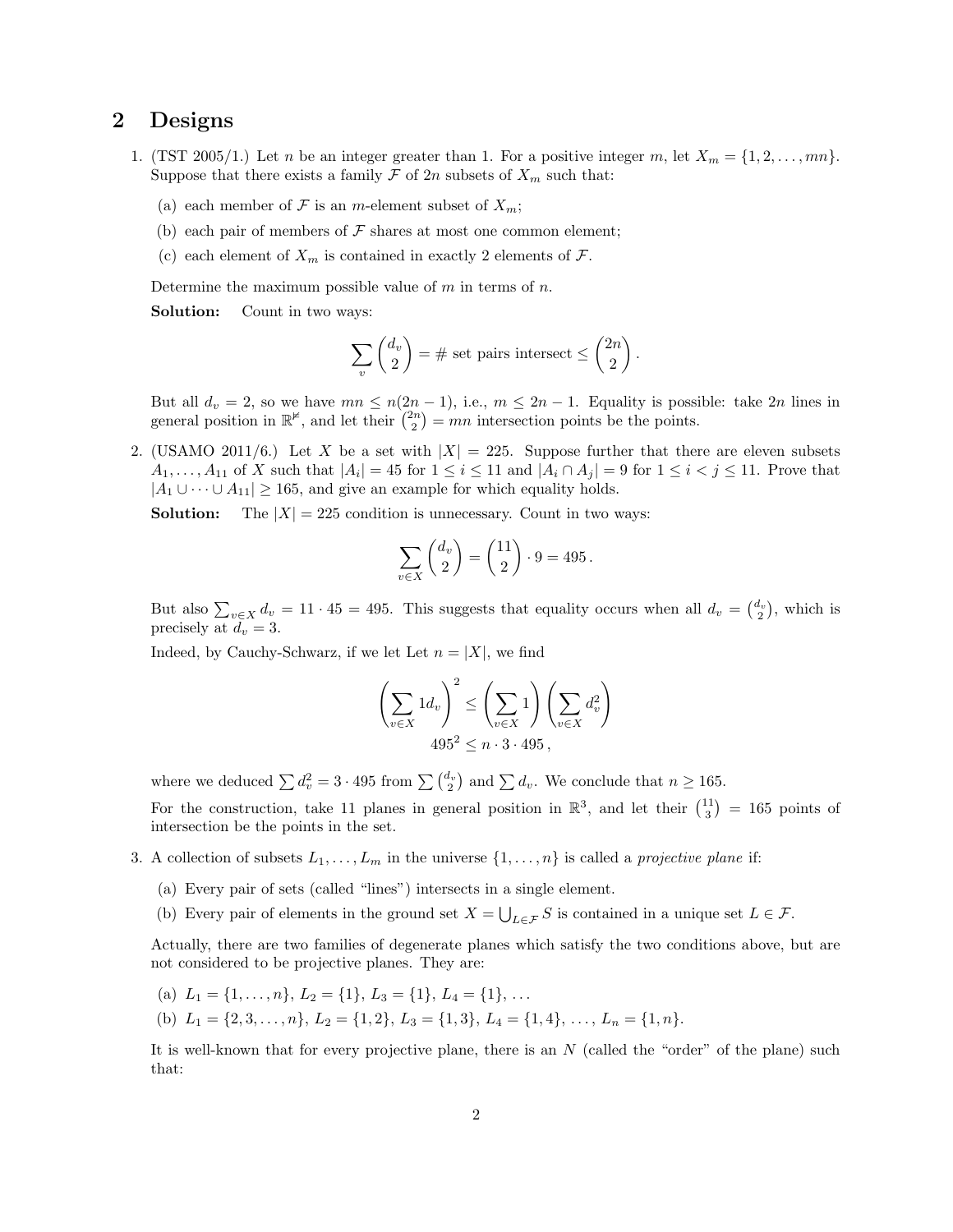- (a) Every line contains exactly  $N + 1$  points, and every point is on exactly  $N + 1$  lines.
- (b) The total number of points is exactly  $N^2 + N + 1$ , which is the same as the total number of lines.
- 4. For every prime power  $p^n$ , there exists a projective plane of that order.

**Solution:** Take the finite field  $\mathbb{F}_{\theta}$  of order  $q = p^n$ . Let the points be dimension-1 subspaces of  $\mathbb{F}_{\theta}^{\#}$ , and let the lines be dimension-2 subspaces (i.e., the collection of dimension-1 subspaces that lie within a given dimension-2 subspace).

Every pair of dimension-2 subspaces intersects in a subspace, which has integer dimension. That dimension is obviously strictly less than 2, but also cannot be 0 or else we would have had mutually independent bases of the pair of dimension-2 subspaces, already yielding dimension 4 for the parent space. Hence every pair of dimension-2 subspaces intersects in a dimension-1 subspace, i.e., containing a single point.

Also, every pair of dimension-1 subspaces determines a pair of linearly independent basis vectors, whose span is already dimension-2. So For every pair of dimension-1 subspaces, there is a unique dimension-2 subspace that contains both of them.

Observe that by calculation, the number of dimension-1 subspaces inside a fixed dimension-2 subspace is exactly  $\frac{q^2-1}{q-1} = q+1$ , because there are  $q^2$  nonzero vectors in the dimension-2 subspace, and every pair of dimension-1 subspaces intersects only at the zero vector. Hence the order is  $q = p^n$ .

5. (Open.) What are the possible orders of projective planes? All known projective planes have prime power order, but it is unknown whether, for example, there is a projective plane of order 12.

# 3 Graphs and partitioning

1. Construct a bipartite graph in which all degrees are equal, and every pair of vertices on the same side has exactly 1 common neighbor. Show that this must achieve the maximum possible number of edges in any  $C_4$ -free bipartite graph with the same number of vertices.

Solution: Take a projective plane, and create a graph by putting the points on the left, and the lines on the right, connecting a point to a line if they are incident. The codegree conditions are satisfied by the definition of a projective plane.

Now suppose we have a  $C_4$ -free bipartite graph with n vertices on each side. Count the number of  $K_{1,2}$ with 2 points on the Right side. This is

$$
\binom{n}{2} \ge \sum_{v} \binom{d_v}{2} \ge n \binom{\overline{d}}{2},
$$

with equality precisely when the degrees are all equal, and when every pair on the Right side has codegree exactly 1. Since we are optimizing the average degree, this implies the result.

2. Construct a non-bipartite graph in which all degrees are equal, and every pair of vertices has exactly 1 common neighbor. Show that this must achieve the maximum possible number of edges in any  $C_4$ -free graph with the same number of vertices.

**Solution:** Consider  $\mathbb{F}^3$ , and associate every vertex with a 1-dimensional subspace. Join two vertices by an edge if their two subspaces are orthogonal. But given two distinct subspaces, there is a unique 1-dimensional subspace orthogonal to both of them.

Another way to see this is to say that we join two vertices if one of the dimension-1 subspaces lies within the orthogonal complement (dimension-2 subspace) of the other vertex. Then if we are given two distinct dimension-1 subspaces, the number of common neighbors is the number of common dimension-2 subspaces that contain both, and this is the same calculation as above.

For tightness, take the same sum of all  $K_{1,2}$  throughout the graph.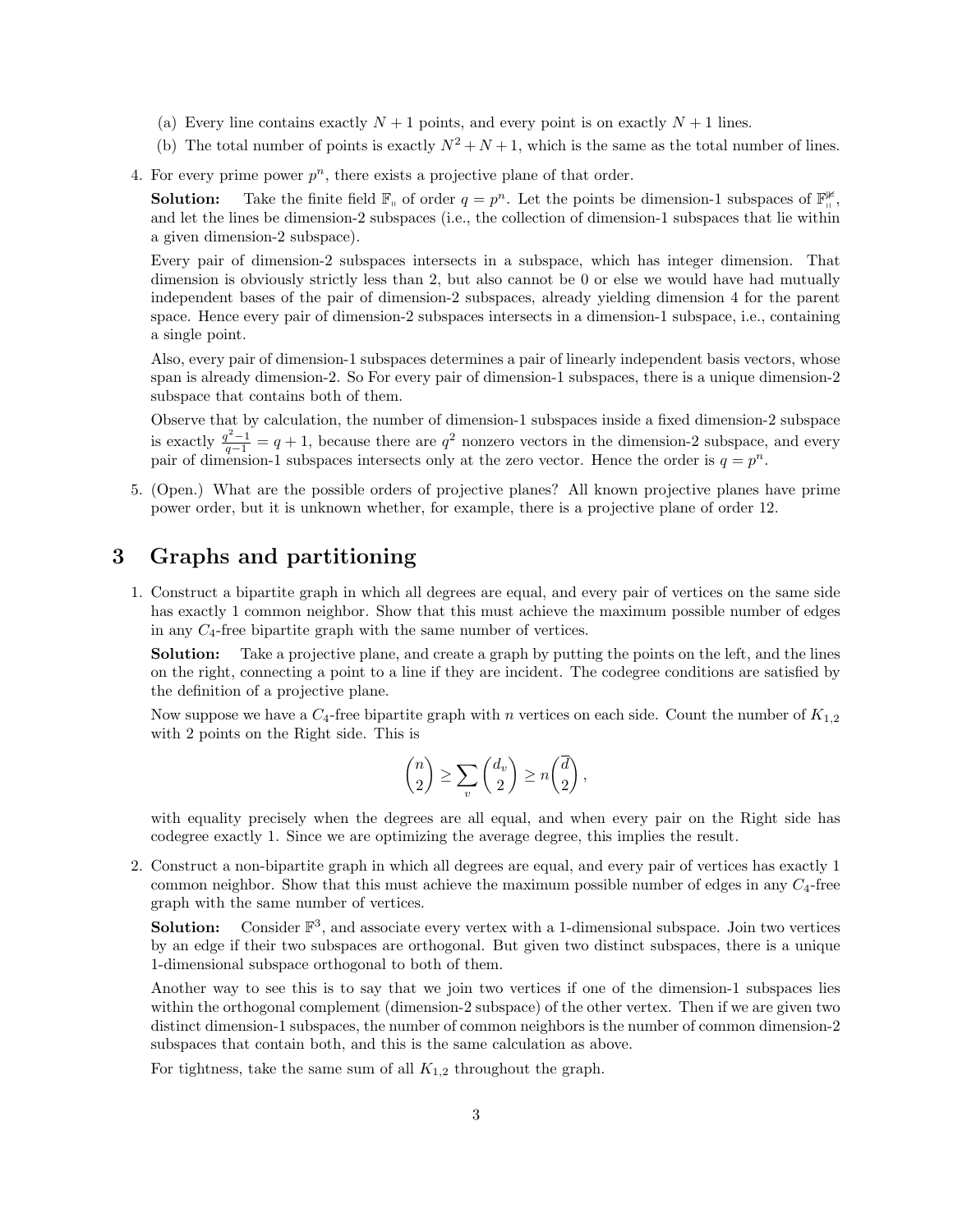- 3. Let *n* be odd. Partition the edge set of  $K_n$  into *n* matchings with  $\frac{n-1}{2}$  edges each. **Solution:** Spread the *n* vertices around a circle. Take parallel classes.
- 4. Let *n* be even. Partition the edge set of  $K_n$  into  $n-1$  matchings with  $\frac{n}{2}$  edges each. **Solution:** Spread  $n - 1$  vertices around a circle, and let the final vertex be the origin. Take parallel classes, along with the orthogonal radius from the origin.
- 5. Find (nontrivial) infinite families of t and n for which it is possible to partition the edges of  $K_n$  into disjoint copies of edges corresponding to  $K_t$ .

**Solution:** Suppose  $n = q^2 + q + 1$  for a prime power q. Take a projective plane, and identify the vertices of  $K_n$  with the points. The cliques  $K_t$  correspond to the lines.

Alternatively, suppose  $n = q^2$  for a prime power q. Take the affine plane, i.e., points corresponding to  $\mathbb{F}_q^2$ . Lines correspond to the points in affine lines, i.e., with q points each. It is clear that every pair of points determines a unique line, hence every edge is in a unique  $K_q$ .

## 4 Extremal set theory

1. (Erdős-Ko-Rado.) Let  $n \geq 2k$  be positive integers, and let C be a collection of pairwise-intersecting k-element subsets of  $\{1,\ldots,n\}$ , i.e., every  $A, B \in \mathcal{C}$  has  $A \cap B \neq \emptyset$ . Prove that  $|\mathcal{C}| \leq {n-1 \choose k-1}$ .

Remark. This corresponds to the construction which takes all subsets that contain the element 1.

**Solution:** Pick a random k-set A from  $2^{[n]}$  by first selecting a random permutation  $\sigma \in S_n$ , and then picking a random index  $i \in [n]$ . Then define  $A = {\sigma(i), \ldots, \sigma(i+k-1)}$ , with indices after n wrapping around, of course. It suffices to show that  $\mathbb{P}[A \in \mathcal{C}] \leq k/n$ .

Let us show that conditioned on any fixed  $\sigma$ ,  $\mathbb{P}[A \in \mathcal{C} | \sigma] \leq k/n$ , which will finish our problem. But this is equivalent to the statement that C can only contain  $\leq k$  intervals (wrapping after n) of the form  $\{i, \ldots, i + k - 1\}$ , which is easy to show.

2. (Non-uniform Fisher's inequality.) Let  $\mathcal{C} = \{A_1, \ldots, A_r\}$  be a collection of distinct subsets of  $\{1, \ldots, n\}$ such that every pairwise intersection  $A_i \cap A_j$  ( $i \neq j$ ) has size t, where t is some fixed integer between 1 and *n* inclusive. Prove that  $|\mathcal{C}| \leq n$ .

**Solution:** Consider the  $n \times r$  matrix **A**, where the *i*-th column of **A** is the characteristic vector of  $A_i$ . Then,  $\mathbf{A}^T \mathbf{A}$  is a  $r \times r$  matrix, all of whose off-diagonal entries are t. We claim that the diagonal entries are all  $>t$ . Indeed, if there were some  $|A_i|$  which were exactly t, then the structure of C must look like a "flower," with one set  $A_j$  of size t, and all other sets fully containing  $A_j$  and disjointly partitioning the elements of  $[n] \setminus A_j$  among them. Any such construction has size at most  $1 + (n - t) \leq n$ , so we would already be done.

Therefore,  $\mathbf{A}^T \mathbf{A}$  is nonsingular by Lemma below, and the previous argument again gives  $r \leq n$ .

LEMMA: Let A be a square matrix over R, for which all non-diagonal entries are all equal to some  $t > 0$ , and all diagonal entries are strictly greater than t. Then **A** is nonsingular.

**Proof.** If  $t = 0$ , this is trivial. Now suppose  $t > 0$ . Let **J** be the all-ones square matrix, and let  $D = A - tJ$ . Note that D is nonzero only on the diagonal, and in fact strictly positive there. We would like to solve  $(t\mathbf{J} + \mathbf{D})\mathbf{x} = \mathbf{0}$ , which is equivalent to  $\mathbf{D}\mathbf{x} = -t\mathbf{J}\mathbf{x}$ . Let s be the sum of all elements in x, and let the diagonal entries of **D** be  $d_1, \ldots, d_n$ , in order. Then, we have  $d_i x_i = -ts \Rightarrow x_i = -(t/d_i)s$ . But since t and  $d_i$  are both strictly postive, this forces every  $x_i$  to have opposite sign from s, which is impossible unless all  $x_i = 0$ . Therefore, **A** is nonsingular.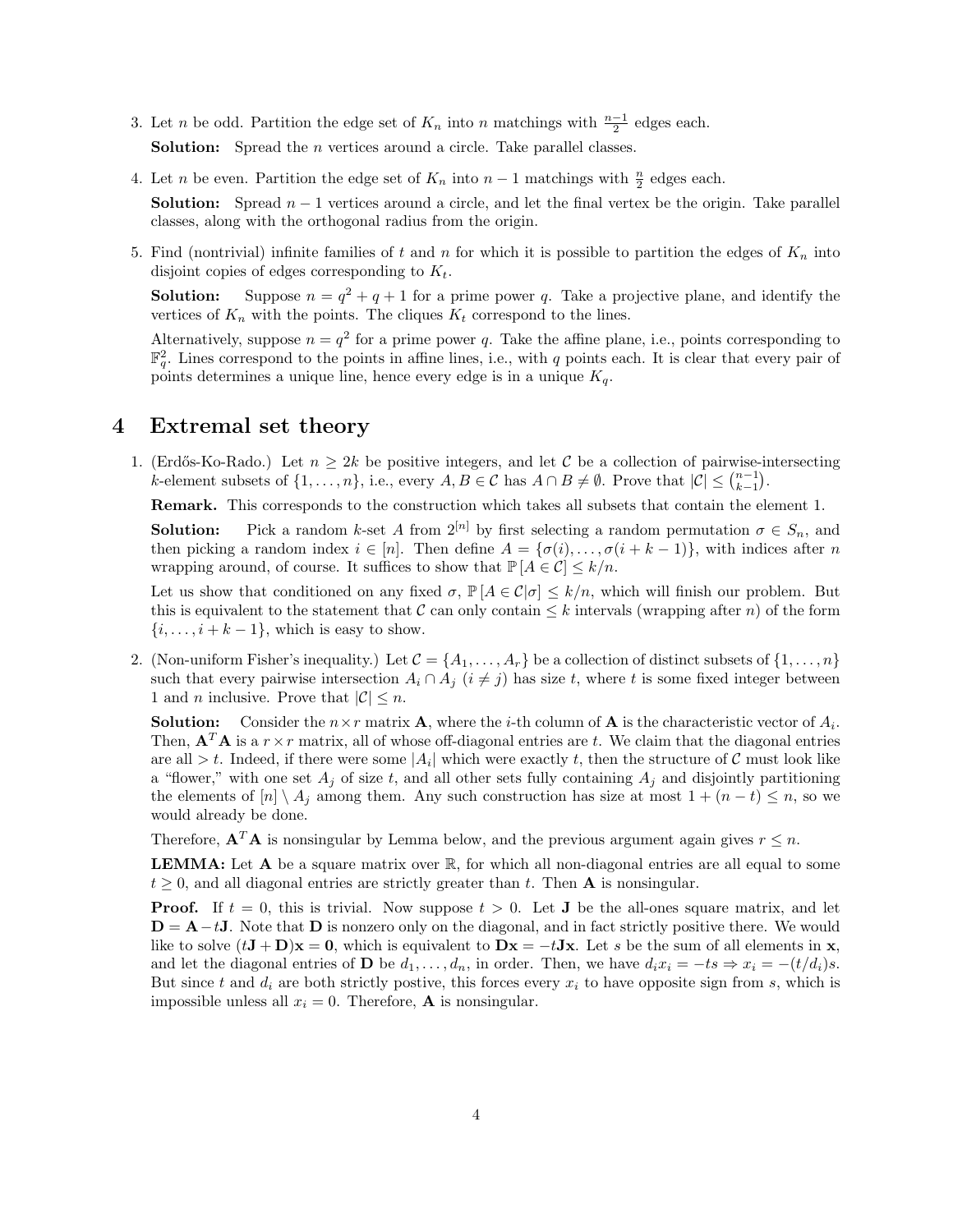## 5 Combinatorics and geometry

1. (Happy ending problem.) Given any 5 distinct points in the plane, no 3 collinear, show that some 4 are in convex position, i.e., forming the vertices of a convex quadrilateral.

Solution: If the convex hull has size 4 or more, already done. Otherwise, convex hull is a triangle ABC and there are 2 internal points. Consider the line  $\ell$  determined by those internal points. Since no 3 collinear, it divides  $\{A, B, C\}$  into two groups, one of which has size 2. Use those 2, plus the 2 internal points.

2. (Erdős-Szekeres.) For every integer n, there is some finite N such that the following holds. Given any N distinct points in the plane, no 3 collinear, some n are in convex position.

**Remark.** It is conjectured that  $N = 1 + 2^{n-2}$  suffices for all  $n \ge 3$ , and known that  $N \ge 1 + 2^{n-2}$  is required. The best known upper bound is of order  $4^n/\sqrt{n}$ .

Solution: If a set S of points has the property that every 4-subset is in convex position, then all of  $S$  is in convex position. To see this, suppose there was some point  $P$  strictly inside the convex hull of S. Triangulate the convex hull using diagonals, and P will be strictly inside one of the triangles, say ABC. Then PABC is concave, contradiction.

Now suppose we have  $R^{(4)}(5, n)$  many points. For every 4-set of points, color the corresponding 4-edge red if they are not in convex position, blue otherwise. Our hypergraph Ramsey bound implies that there must either be 5 vertices with all 4-edges red, or n vertices with all 4-edges blue.

But the 5 vertices with all 4-edges red contradicts the Happy Ending Problem, so we must have the latter. By our opening remark, in fact the n points are all in convex position.

3. (Caratheodory.) A *convex combination* of points  $x_i$  is defined as a linear combination of the form  $\sum_i \alpha_i x_i$ , where the  $\alpha_i$  are non-negative coefficients which sum to 1.

Let X be a finite set of points in  $\mathbb{R}^d$ , and let  $\text{cvx}(X)$  denote the set of points in the convex hull of X, i.e., all points expressible as convex combinations of the  $x_i \in X$ . Show that each point  $x \in \text{cvx}(X)$  can in fact be expressed as a convex combination of only  $d+1$  points of X.

**Solution:** Given a convex combination with  $d + 2$  or more nonzero coefficients, find a new vector with which to perturb the nonzero coefficients. Specifically, seek  $\sum_i \beta_i x_i = 0$  and  $\sum_i \beta_i = 0$ , which is  $d+1$  equations, but with  $d+2$  variables  $\beta_i$ . So there is a non-trivial solution, and we can use it to reduce another  $\alpha_i$  coefficient to zero.

4. (Radon.) Let A be a set of at least  $d+2$  points in  $\mathbb{R}^d$ . Show that A can be split into two disjoint sets  $A_1 \cup A_2$  such that  $\text{cvx}(A_1)$  and  $\text{cvx}(A_2)$  intersect.

**Solution:** For each point, create an  $\mathbb{R}^{d+1}$ -vector  $v_i$  by adding a "1" as the last coordinate. We have a non-trivial dependence because we have at least  $d+2$  vectors in  $\mathbb{R}^{d+1}$ , say  $\sum_i \alpha_i v_i = 0$ . Split  $A = A_1 \cup A_2$  by taking  $A_1$  to be the set of indices i with  $\alpha_i \geq 0$ , and  $A_2$  to be the rest.

By the last coordinate, we have

$$
\sum_{i \in A_1} \alpha_i = \sum_{i \in A_2} (-\alpha_i).
$$

Let Z be that sum. Then if we use  $\alpha_i/Z$  as the coefficients, we get a convex combination from  $A_1$  via the first d coordinates, which equals the convex combination from  $A_2$  we get by using  $(-\alpha_i)/Z$  as the coefficients.

5. (Helly.) Let  $C_1, C_2, \ldots, C_n$  be convex sets of points in  $\mathbb{R}^d$ , with  $n \geq d+1$ . Suppose that every  $d+1$ of the sets have a non-empty intersection. Show that all  $n$  of the sets have a non-empty intersection.

**Solution:** Induction on n. Clearly true for  $n = d + 1$ , so now consider  $n \geq d + 2$ , and assume true for  $n-1$ . Then by induction, we can define points  $a_i$  to be in the intersection of all  $C_j$ ,  $j \neq i$ . Apply Radon's Lemma to these  $a_i$ , to get a split of indices  $A \cup B$ .